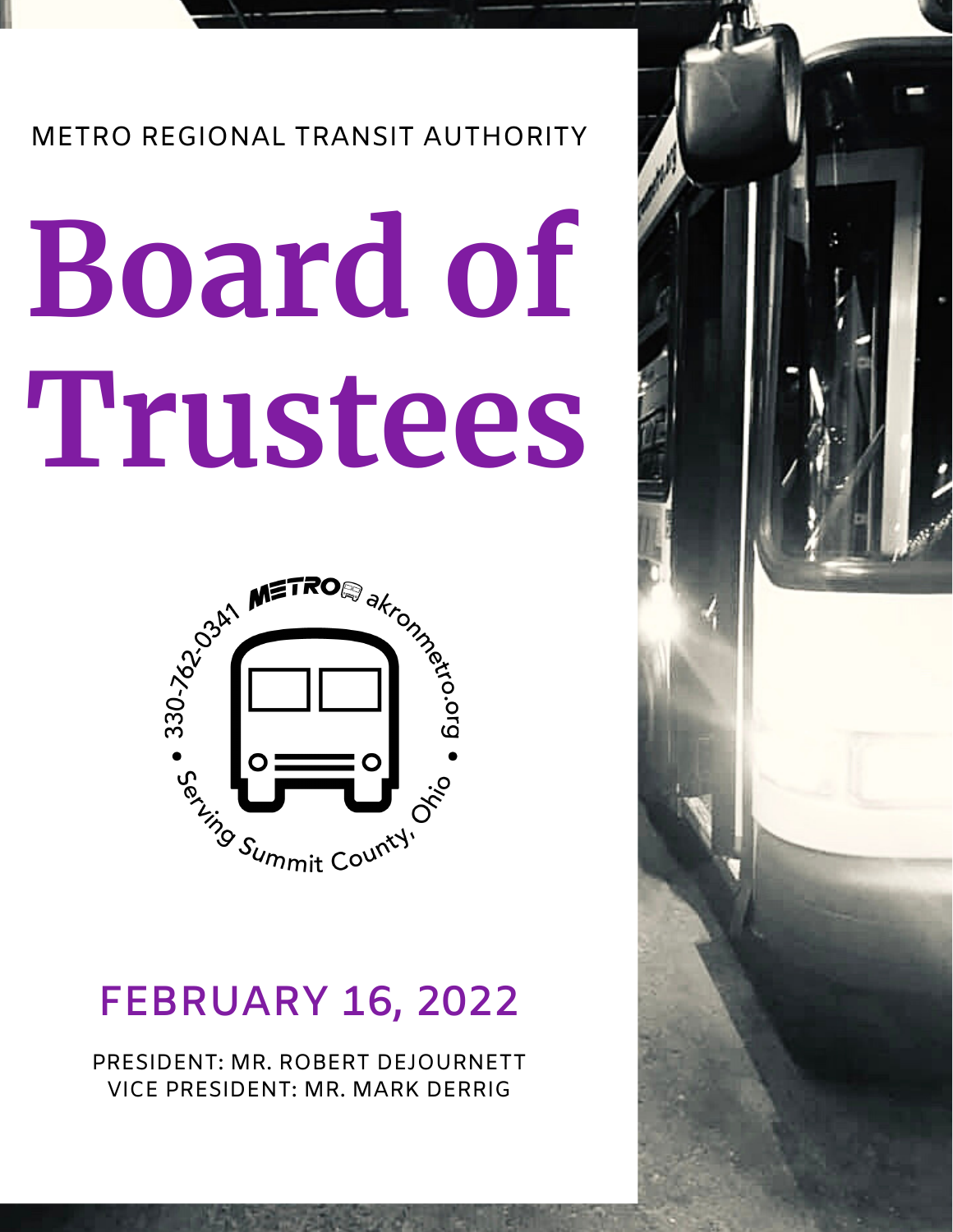#### **METRO RTA SPECIAL BOARD MEETING AGENDA ROBERT K. PFAFF TRANSIT CENTER BOARD ROOM WEDNESDAY, FEBRUARY 16, 2022 9:00 AM**

#### **ITEM 1: CALL TO ORDER**

#### **ITEM 2: BOARD MINUTES**

\*Approval of Special Board Meeting Minutes for February 2, 2022. (Page 4)

#### **ITEM 3: RESOLUTION FOR CONSIDERATION**

**\*Resolution 2022-03:** A resolution approving the collective bargaining agreement with the Transport Workers Union of America, AFL-CIO, Local No. 1 (TWU). (Page 3)

#### **ITEM 4: CALL FOR ADJOURNMENT**

**\*Denotes items that need Board approval**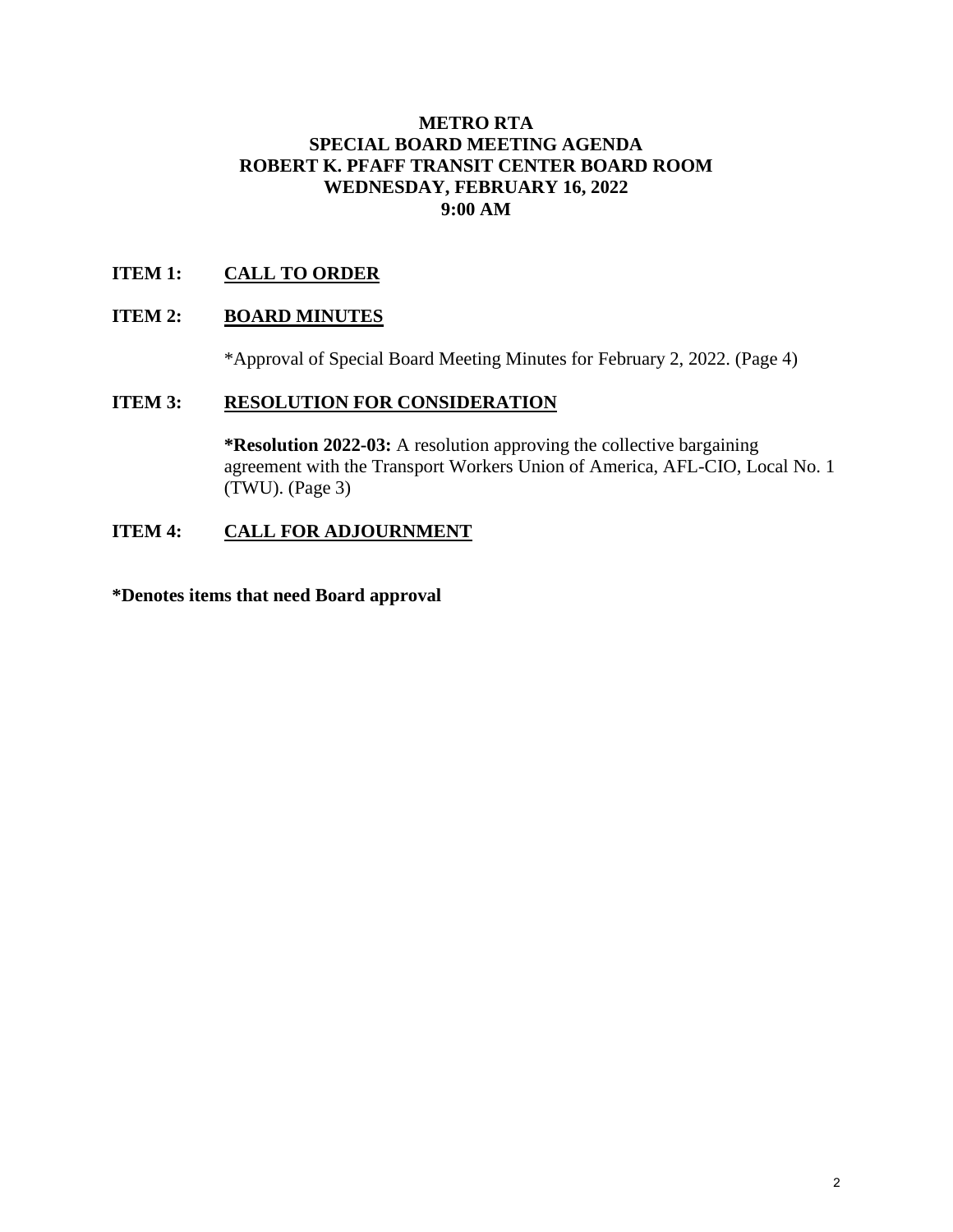#### **RESOLUTION 2022-03**

A resolution approving the collective bargaining agreement with the Transport Workers Union of America, AFL-CIO, Local No. 1 (TWU).

**WHEREAS**, METRO's negotiating team and TWU International union officials have been meeting to negotiate a new agreement, and

**WHEREAS**, the two sides were able to reach an agreement, and

**WHEREAS**, the Transport Workers Union of America, AFL-CIO, Local No. 1 (TWU) voted and ratified the proposed contract on February 8, 2022.

**NOW, THEREFORE, BE IT RESOLVED**, by the Board of Trustees of METRO Regional Transit Authority that:

**\_\_\_\_\_\_\_\_\_\_\_\_\_\_\_\_\_\_\_\_\_\_\_\_\_\_\_\_\_\_\_ \_\_\_\_\_\_\_\_\_\_\_\_\_\_\_\_\_\_\_\_\_\_\_\_\_\_\_\_\_\_\_\_\_\_\_\_**

- 1. This contract between METRO and TWU is approved.
- 2. The Chief Executive Officer/Secretary-Treasurer is hereby authorized to execute this contract.
- 3. All formal actions of this Board of Trustees related to this Resolution and all deliberations of the Board of Trustees and any of its committees that resulted in such formal action were in meetings open to the public in compliance with all legal requirements, including Section 121.22 of the Revised Code

**DATE ADOPTED:** February 16, 2022

**ROBERT DEJOURNETT, DAWN DISTLER,** 

**PRESIDENT CHIEF EXECUTIVE OFFICER/ SECRETARY TREASURER**